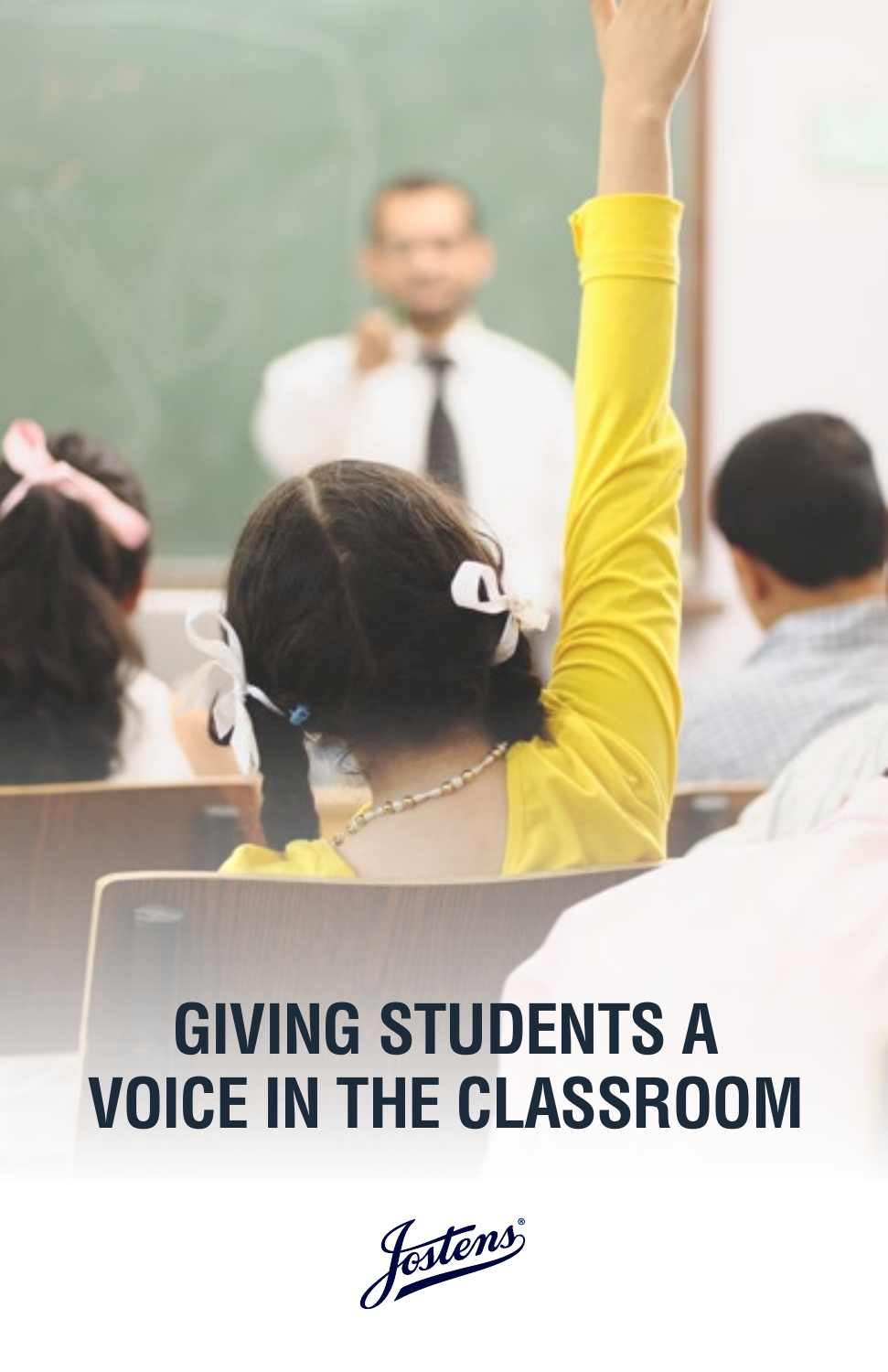In a typical school day, how many meaningful decisions about their role and learning do students get to make? Too often, the answer is "not many." The educational system and teachers decide what students need to learn, when and how they will learn it, and how long it will take. Standardized tests determine whether they learned it.

So it's not unreasonable to ask: If students believe administrators and teachers hold all the power, why should they put in any effort in school? Does it really matter what they think and what's important to them? If they don't have any say, why speak up or step out?

Those are difficult, challenging and sometimes controversial questions. However, if the goal is for students to become self-motivated, responsible learners, a key strategy is to give them more voice and choice — more power — in their classrooms and schools. When students believe that what they think and say really matters, it unlocks their commitment to and potential for learning and for investing themselves in the school community. On the other hand, when teachers and administrators make all the decisions, students can become less motivated to learn and they become more passive and dependent on educators for their learning. That makes it harder for everyone.

As citizens go to the polls to select local, state and national leaders, it is fitting to ask about whether, how, and when students do, or should, have a voice in their schools and classrooms. In the process, we offer practical ways teachers and other educators can create opportunities can have more of a voice in their classrooms and schools. It can be challenging to shift and share power. But when it occurs, it likely has tremendous benefits for student engagement and learning. It also enhances student-teacher relationships, which benefits everyone.

It means shifting from an emphasis on "teaching" to "learning." It means that teachers and other adults in the school sometimes need to stand aside (or, more often, stand beside) so students can take the lead, learn and grow. And when it doesn't work out well, teachers and other adults help students learn and grow through the setbacks.

> Students develop relationships in schools with both adults (teachers, staff, administrators) and peers. Those relationships can be a positive resource for growth and learning, particularly when they are well rounded. As highlighted in [Search Institute's](http://www.search-institute.org/downloadable/Developmental-Relationships-Framework.pdf)  [Developmental Relationships Framework,](http://www.search-institute.org/downloadable/Developmental-Relationships-Framework.pdf) a key aspect of positive teacher-student relationships is how power is shared, which is the focus of this month's content.

SOURCES.

Wolfe, R. E., & Poon, J. D. (2015). *Educator competencies for personalized, learner-centered teaching.* Boston, MA: Jobs for the Future.

Bundick, M. J., Quaglia, R. J., Corso, M. J., & Haywood, D. E. (2014). Promoting student engagement in the classroom. *Teachers College Record,* 116, 1–34. Weimer, M. (2013). *Learner-centered teaching: Five key changes to practice (2nd Ed.).* San Francisco, CA: Jossey-Bass.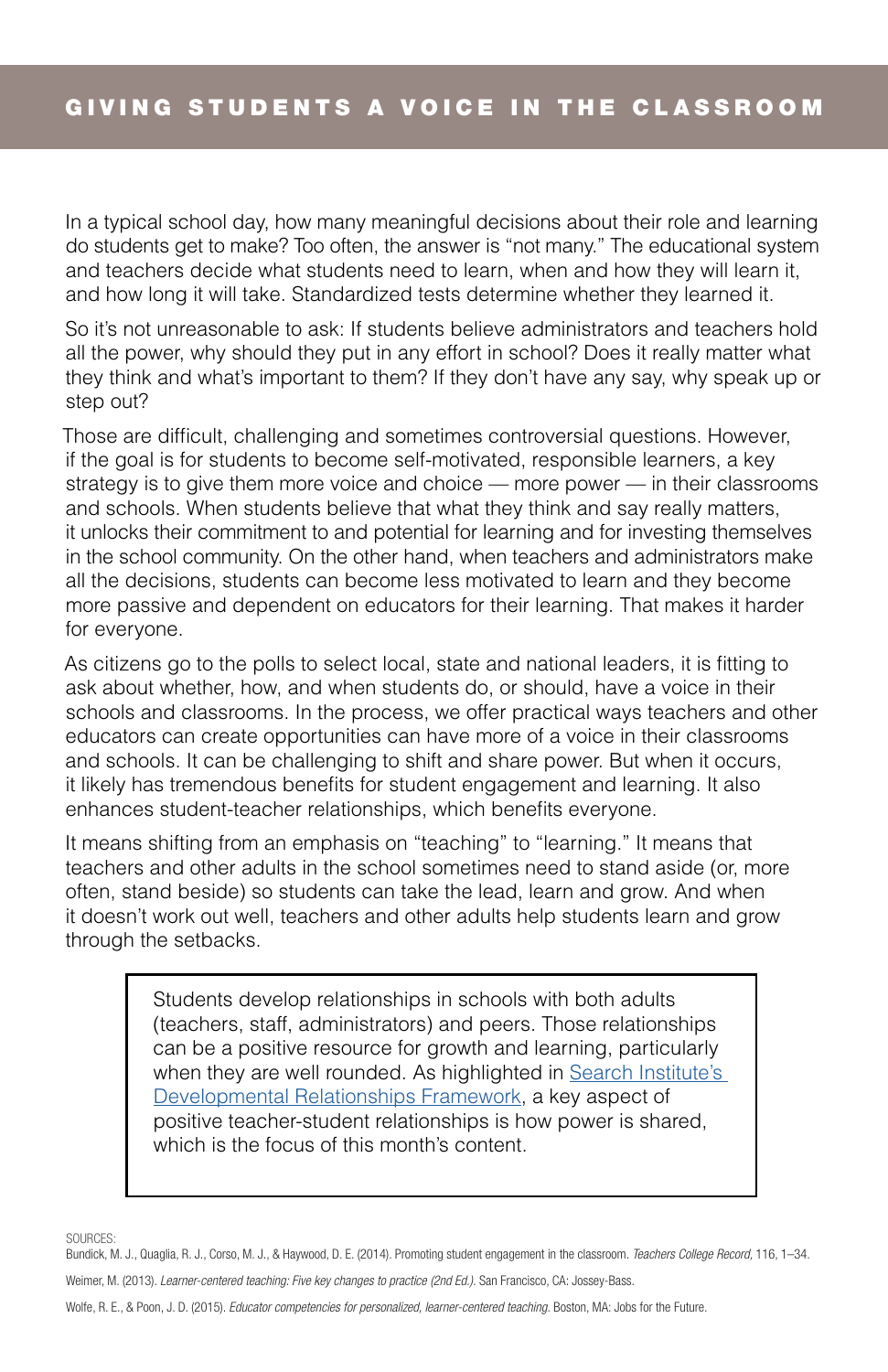# **The Critical Role of Friends Who Listen**

In the past 20 years, researchers have learned a lot about student-centered learning, which includes an emphasis on student voice, student choices and other ways that teachers share power in their interactions and relationships with students.

# **The Power of Sharing Power in Classrooms**

High school students who feel more empowered in learning are more likely to report higher grades, higher educational aspirations and fewer behavior incidents in school, according to a survey of 381 students in five urban high schools. What factors contribute to students feeling more empowered? When teachers have positive relationships and share power with students and when there's a sense of community — relationships with other students — in the classroom.

SOURCE:

Kirk, C. M., Lewis, R. K., Brown, K., Karibo, B., & Park, E. (2016). The power of student empowerment: Measuring classroom predictors and individual indicators. Journal of Educational Research, 1-7.

## **Teachers and Students: Different Perspectives**

Teachers may believe they are asking students for their input, but students may not see themselves having opportunity for input. In May 2016, Search Institute pilot tested The Pulse Survey for Jostens in eight schools, surveying 2,448 students and 118 teachers. They asked both teachers and students how many teachers asked students' opinions "when making decisions that could affect them."



Who is right? The best way to answer that question is to talk with students and teachers about their own experiences in the school. Perhaps teachers are doing things that students don't notice. Perhaps students are focused on decisions that teachers haven't considered. Just the conversation can open up new opportunities for exploring when and how students have a voice in decisions that affect them.

For more information about using The Pulse Survey in your school, visit www.JostensRenaissance.com/pulse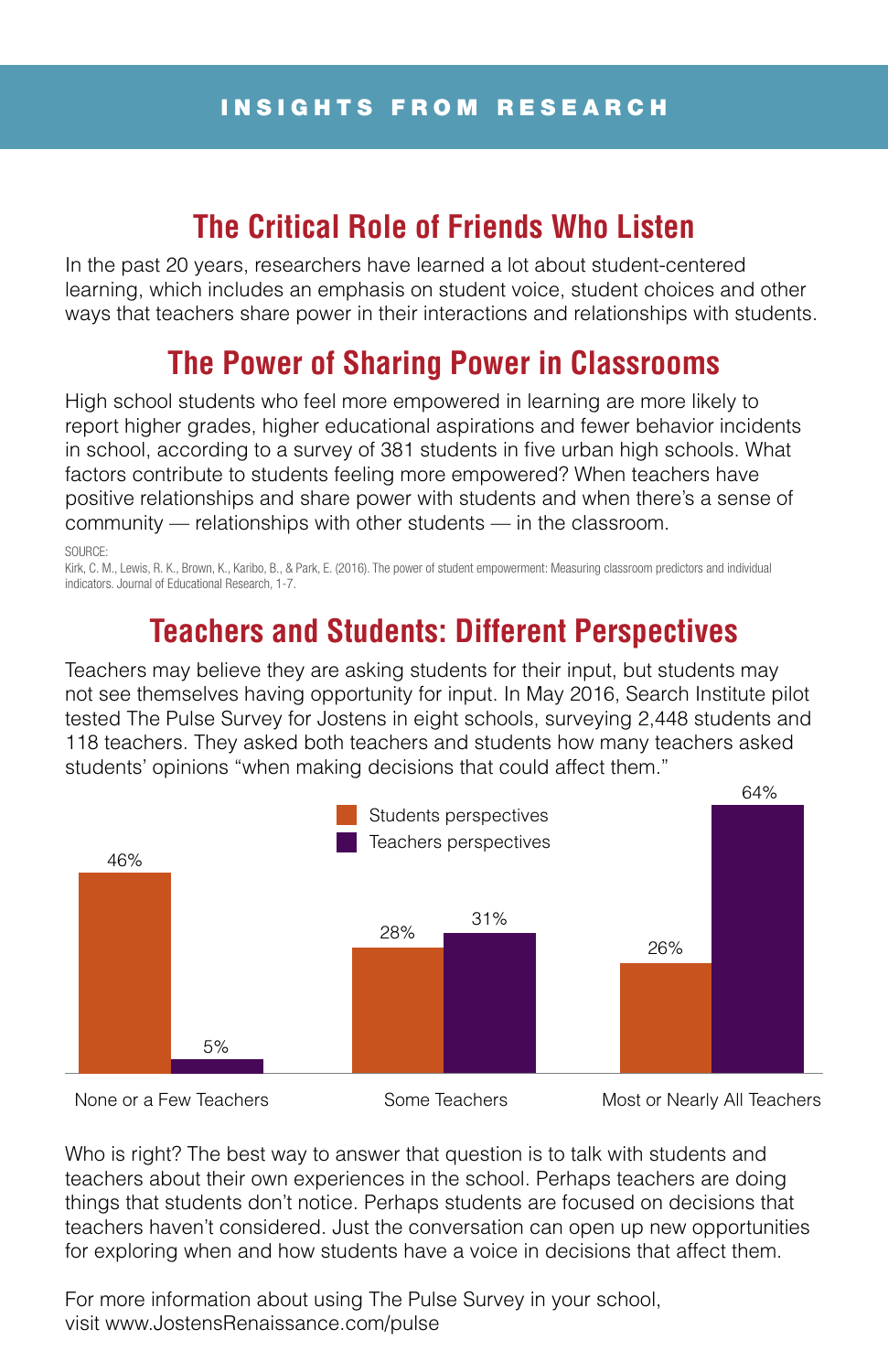# **What Does Sharing Power Look Like in Classrooms?**

A shift to learner-centered teaching results in a classroom in which an adult lectures to students sitting in rows every day. A panel of experts worked together to identify what educators do to encourage student voice and choice (or agency) and student ownership in learning. They see effective educators doing the following:

- **•** Offering students choices in the curriculum and co-designing learning experiences.
- **•** Giving students opportunities to set their own goals and monitor their progress.
- **•** Providing students with several options to demonstrate mastery or competence.
- **•** Creating opportunities for students to make decisions, solve problems, and contribute to classroom learning and climate.

SOURCE: Wolfe, R. E., & Poon, J. D. (2015). *Educator competencies for personalized, learner-centered teaching*. Boston, MA: Jobs for the Future.

### **Shifting Power to Students: A Growth Process**

Students don't start out ready to be independent, autonomous learners. Rather, they need responsibility to shift to them as they become more and more competent and self-directed. Thus, shifting power in teacher-student relationships can happen anywhere along a continuum:

#### **DEPENDENT**

Students need specific instructions and coaching in advance.

#### **SUPPORTED**

Students begin setting goals for themselves. Teachers support them.

#### **INDEPENDENT**

Students are responsible for their own learning. Teachers seek progress reports.

#### **SELF-DIRECTED**

Students set their own goals and the standards they want to achieve.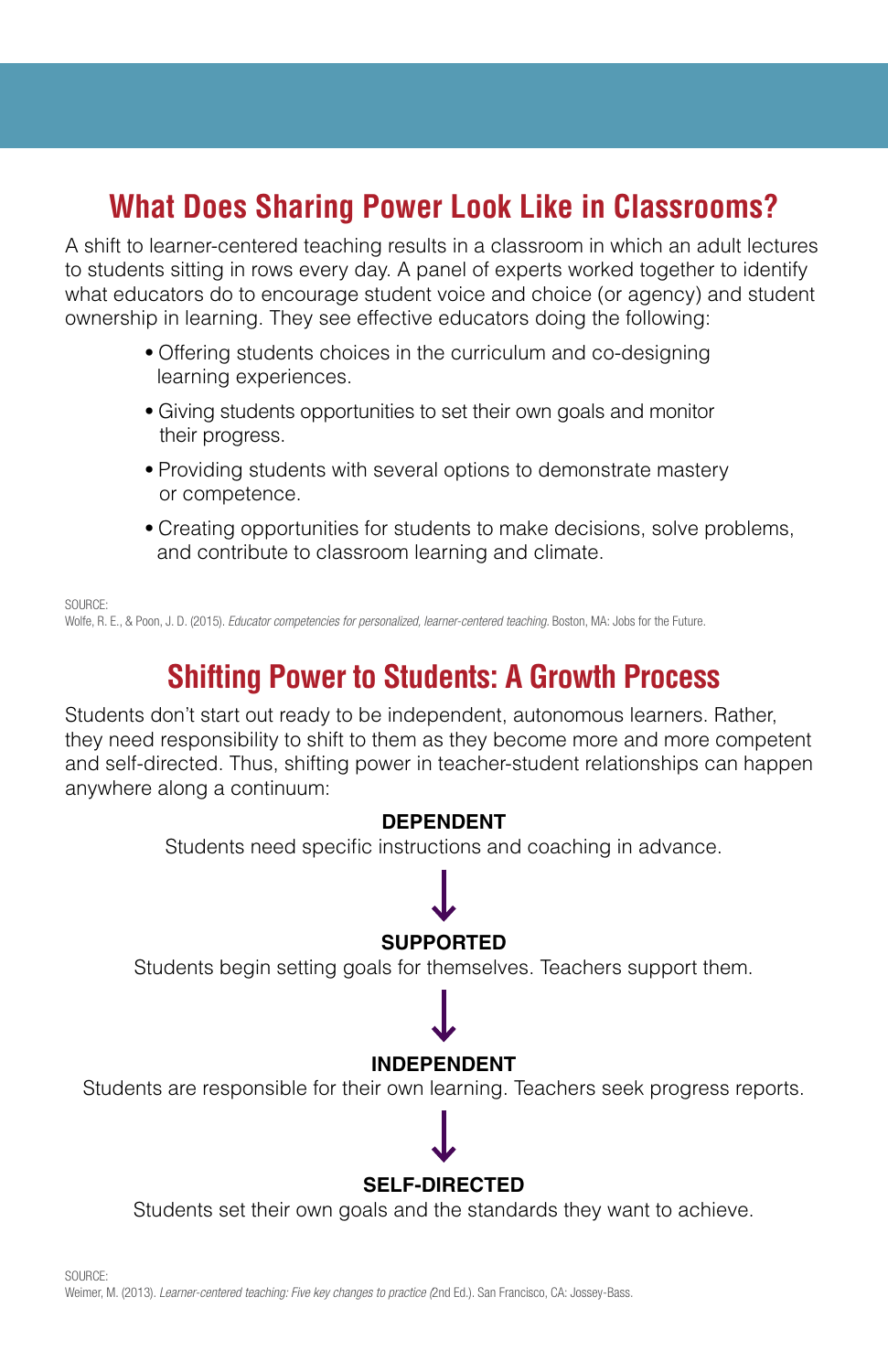## **Strategies to Help Students Become Autonomous Learners**

The central goal of sharing power with students is to develop their ability to learn independently and to take responsibility for their own actions, choices and learning. Researchers find that teachers nurture this kind of autonomy at the middle school level when they do the following:

- **•** Give student opportunities to move around, work with others and make choices about their learning.
- **•** Help students identify their own interests, goals and values.
- Explicitly show links between what is being learned and students' own life plans.
- **•** Show flexibility, following students' ideas, leads and perspectives.
- **•** Integrate students' ideas into planning activities.
- **•** Ask questions that push students to think through problems and improve their skills.
- **•** Introduce students to multiple viewpoints so they have to think through their own perspectives.
- **•** Letting students disagree and criticize as ways of helping them feel safe expressing their opinions and feelings.

SOURCE:

Wallace, T. L., Sung, H. C., & Williams, J. D. (2014). The defining features of teacher talk within autonomy-supportive classroom management. *Teaching and Teacher Education, 42, 34-46.*

### **Barriers to Sharing Power with Students**

Though educators have long known about the value of student-centered learning, most teaching still focuses primarily on teachers conveying what they know to students — most often through lectures. Then teachers evaluate whether students have learned what the teachers wanted them to learn. When researchers investigate why teachers resist student-centered approaches, they find the following barriers at work:

- **•** Teachers want to show what they know.
- **•** They are supposed to cover too much content.
- Using new approaches is initially awkward.
- **•** Teachers feel more vulnerable when teaching is less scripted.

Often, however, teachers start with other ways to share power. This might include giving students choices in their assignments or deadlines, working with students to set classroom policies and expectations, or creating together the criteria that will be used in assessments.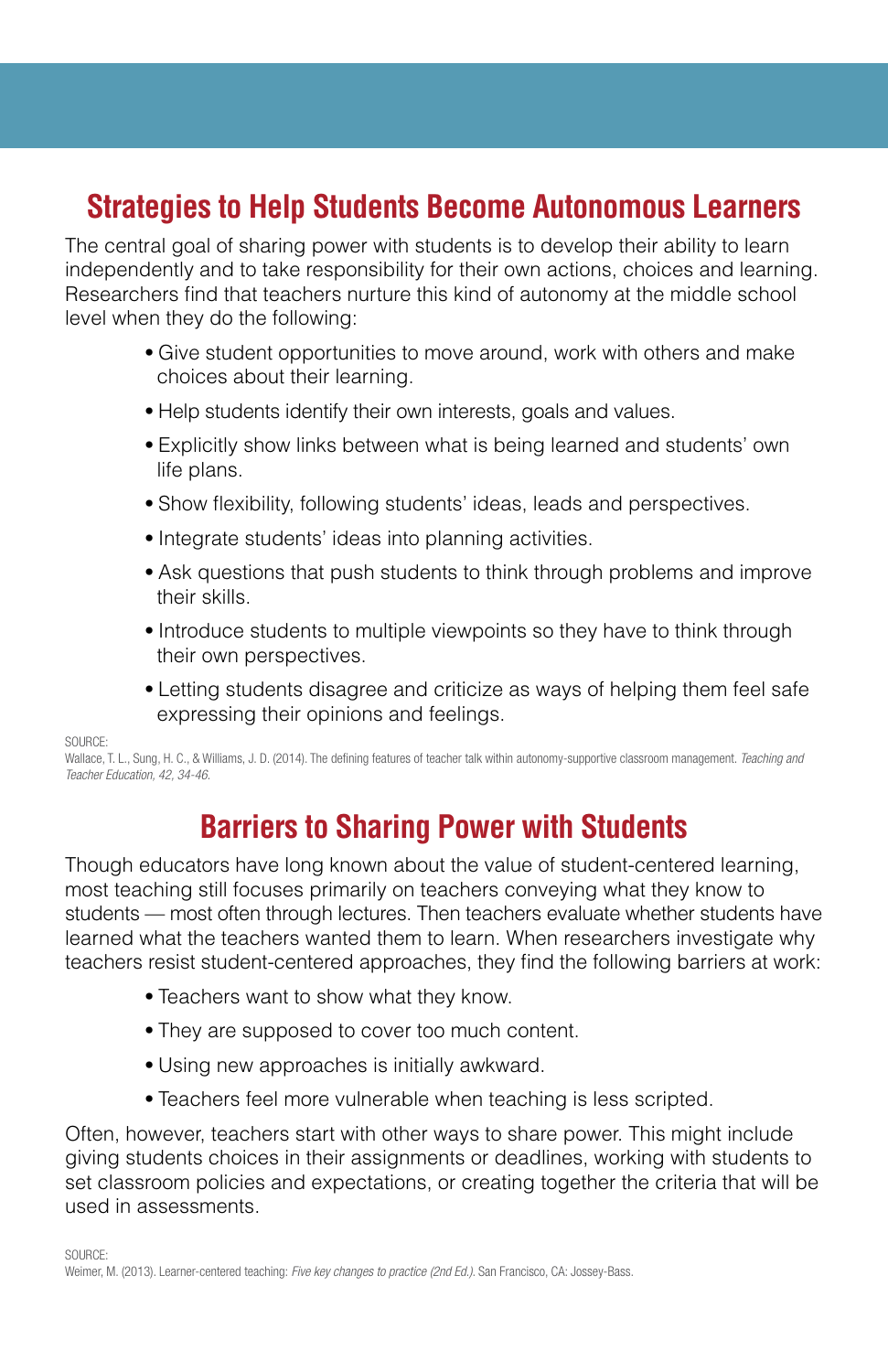# **Student Centered Isn't "Hands Off"**

"Student-centered" learning does not mean "hands-off" teaching. A review of two decades of research on teacher-student relationships suggests that students do better educationally when teachers both communicate what they know effectively while also giving students freedom and responsibility during group and independent work. But the way the teachers use their influence also matters. When teachers are oppositional, admonishing or dissatisfied, students are less likely to learn. When they are cooperative and warm, students become more engaged and learn better.

This kind of relationship — characterized by both high teacher influence and a cooperative spirit — is also what both students and teachers say they prefer. When teacher-student relationships are characterized by this kind of high influence and cooperation, researchers also find lower levels of discipline problems as well as lower levels of teacher stress and burnout.

SOURCE:

Wubbels, T., & Brekelmans, M. (2005). Two decades of research on teacher-student relationships in class. *International Journal of Educational Research, 43* (1–2), 6–24

Wubbels, T. (2005). Student perceptions of teacher-student relationships in class. *International Journal of Educational Research, 43* (1–2), 1–5. http://doi.org/10.1016/j.ijer.2006.03.002

### **Sharing Power and Classroom Authority**

People often object to the idea of sharing power because it implies giving up classroom authority and control. However, researchers find just the opposite: When teachers form strong relationships with students that include sharing power and support for students' autonomy, students are more likely to recognize the legitimacy of the teachers as authority figures.

A study in Portugal found that "a focus on interpersonal relationship strategies that take student interests into account, presents options and minimizes the use of coercive strategies" resulted in students seeing teachers exercising their authority legitimately. However, if students are in an environment that does not support their autonomy (or share power), they are less likely to see teachers as legitimate authority figures.

SOLIBCE<sup>-</sup>

Graça, J., Calheiros, M. M., & Barata, M. C. (2013). Authority in the classroom: adolescent autonomy, autonomy support, and teachers' legitimacy. *European Journal of Psychology of Education, 28* (3), 1065-1076.

### **Sharing Power with Students: A Rubric for Reflection**

This rubric suggests a continuum of ways educators encourage students to take more and more responsibility and feel more ownership for their learning by giving them choices and a voice.

Circle the statement in each row (on the next page) that best reflects your most common practices as a teacher (knowing they can vary from day to day and from class to class). Then identify one or two areas where you believe it would help students to shift practices one column to the right. Identify specific actions you could take to begin moving in that direction.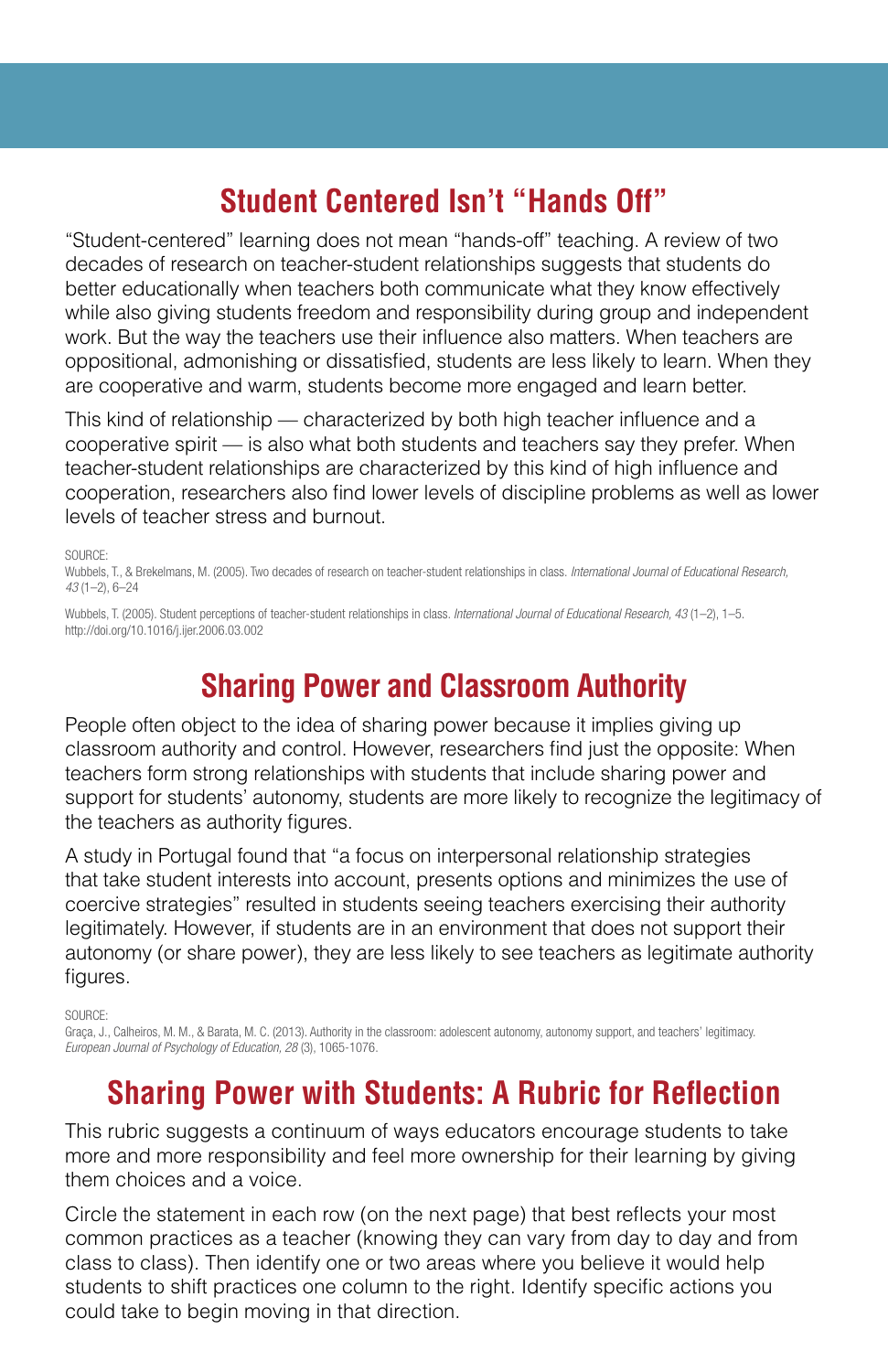## TIP SHEET FOR EDUCATORS

|                                                             | <b>LEVEL1</b>                                                                                                       | <b>LEVEL 2</b>                                                                                                                 | <b>LEVEL 3</b>                                                                                                                                           |
|-------------------------------------------------------------|---------------------------------------------------------------------------------------------------------------------|--------------------------------------------------------------------------------------------------------------------------------|----------------------------------------------------------------------------------------------------------------------------------------------------------|
| <b>Informal</b><br><b>Interactions</b>                      | As a teacher, you initiate<br>most or all conversations<br>with students.                                           | Both you and students<br>bring up ideas and<br>questions about topics<br>of interest.                                          | Students regularly<br>come to you to share<br>their ideas, questions,<br>and interests.                                                                  |
| Goals and<br><b>Expectations</b>                            | As teacher, you identify<br>goals for students, and<br>then coach them in how<br>to achieve them.                   | You quide students in<br>setting their own goals<br>for learning or behavior.                                                  | Students set their own<br>goals. You help them<br>find the resources<br>they need.                                                                       |
| Classroom<br><b>Culture</b>                                 | You set expectations<br>and rules for how things<br>will be done in your<br>classroom.                              | You ask students for<br>input in setting or<br>refining classroom<br>expectations.                                             | Students work<br>together to establish<br>classroom norms to<br>ensure learning.                                                                         |
| <b>Class</b><br><b>Assignments</b>                          | You set expectations<br>and rules for how things<br>will be done in your<br>classroom.                              | You ask students for<br>input in setting or<br>refining classroom<br>expectations.                                             | Students work<br>together to establish<br>classroom norms to<br>ensure learning.                                                                         |
| Knowledge<br><b>Transmission</b>                            | Students learn<br>mostly from teacher<br>lectures, textbooks,<br>and pre-determined<br>online content.              | Students learn from<br>independent or group<br>projects. As teacher,<br>you ask questions<br>that push for deeper<br>learning. | Students take<br>responsibility for learning<br>from each other through<br>project-based<br>activities, reflection,<br>and demonstration of<br>learning. |
| <b>Classroom</b><br><b>Activities</b>                       | As the teacher, you<br>summarize content and<br>ask students if they<br>have questions about it.                    | Students summarize<br>and identify challenging<br>content from lectures.<br>readings or other<br>assignments.                  | Students present what<br>they are learning to<br>each other for feedback<br>and ongoing learning.                                                        |
| <b>Feedback and</b><br><b>Monitoring</b><br><b>Progress</b> | As teacher, you confirm<br>that students are<br>learning by grading<br>assignments and giving<br>quizzes and tests. | Students have ongoing<br>feedback so they can<br>track their progress<br>and goals.                                            | Students select how<br>they will demonstrate<br>their mastery of a<br>standard or competency.<br>You provide feedback.                                   |
| <b>Behavior</b><br>Management                               | The school and teachers<br>set and enforce the<br>rules for student<br>behavior.                                    | The school and<br>teachers seek student<br>input into rules for<br>behavior.                                                   | Students lead in<br>establishing and<br>enforcing rules for<br>student behavior<br>through, for example,<br>restorative circles.                         |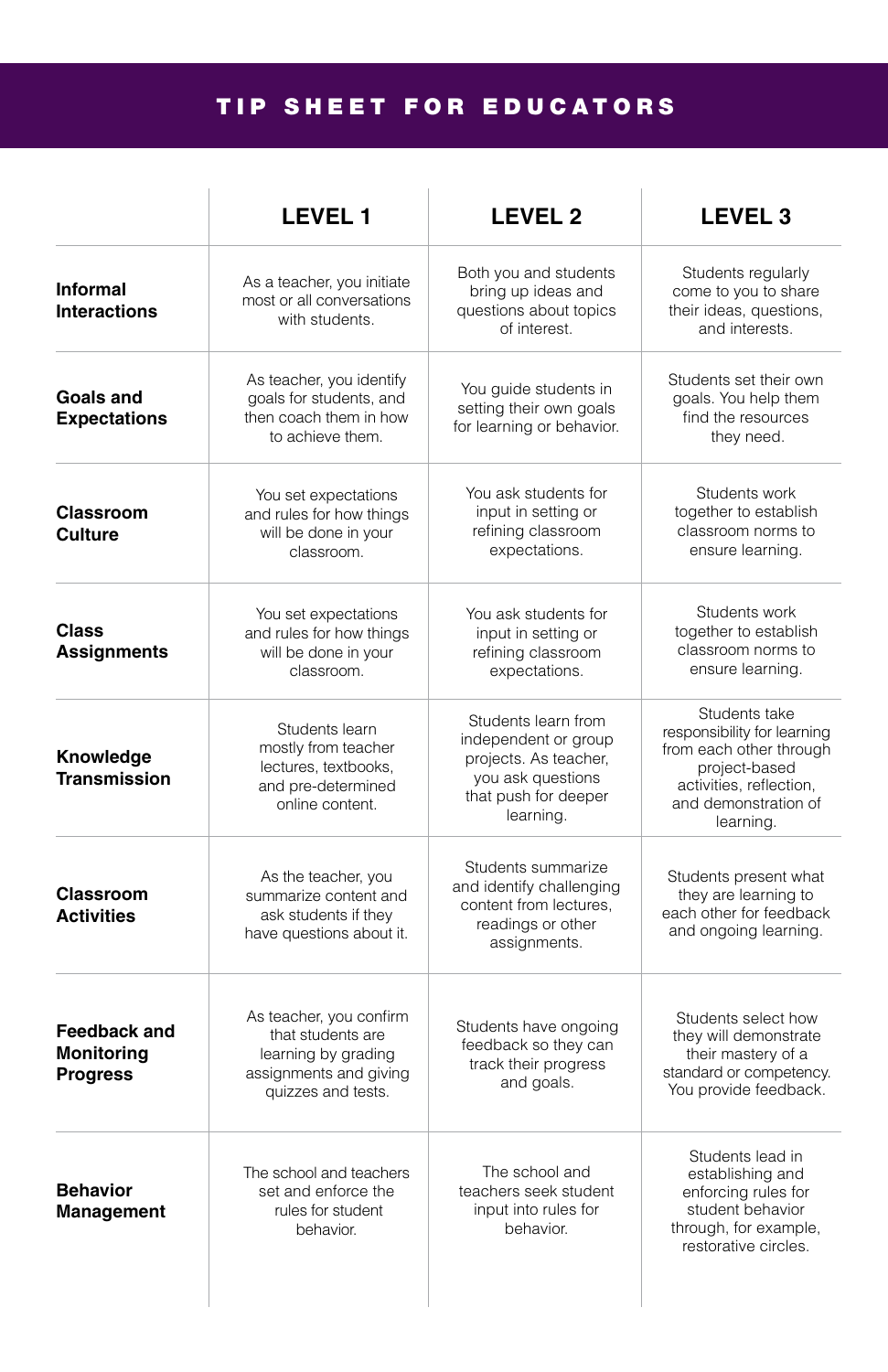#### CLASSROOM ACTIVITY THE FOUR CORNERS: POWER SHARING IN THE CLASSROOM

Surveys often find that teachers and students have different perspectives on whether and how power is shared in the school and classroom. This activity gives students a chance to share their perspectives and to work with the teacher to identify one or two ways they might take more responsibility for the classroom experience and their own learning.

This activity can be used in any class setting, particularly during times of transition, such as starting a new unit. The questions should be adapted so that they fit the specific dynamics of your classroom and what you as a teacher believe are areas where students are ready to grow in their ownership and responsibilities. (Many of the questions echo the sharing power rubric in the tip sheet for educators.)

# Step 1

Clear space in a room so students can move around and get to four corners. Make and post these labels in each corner so they can be read across the classroom:

- The Students
- The Teacher
- Teacher and Students Together
- Someone Else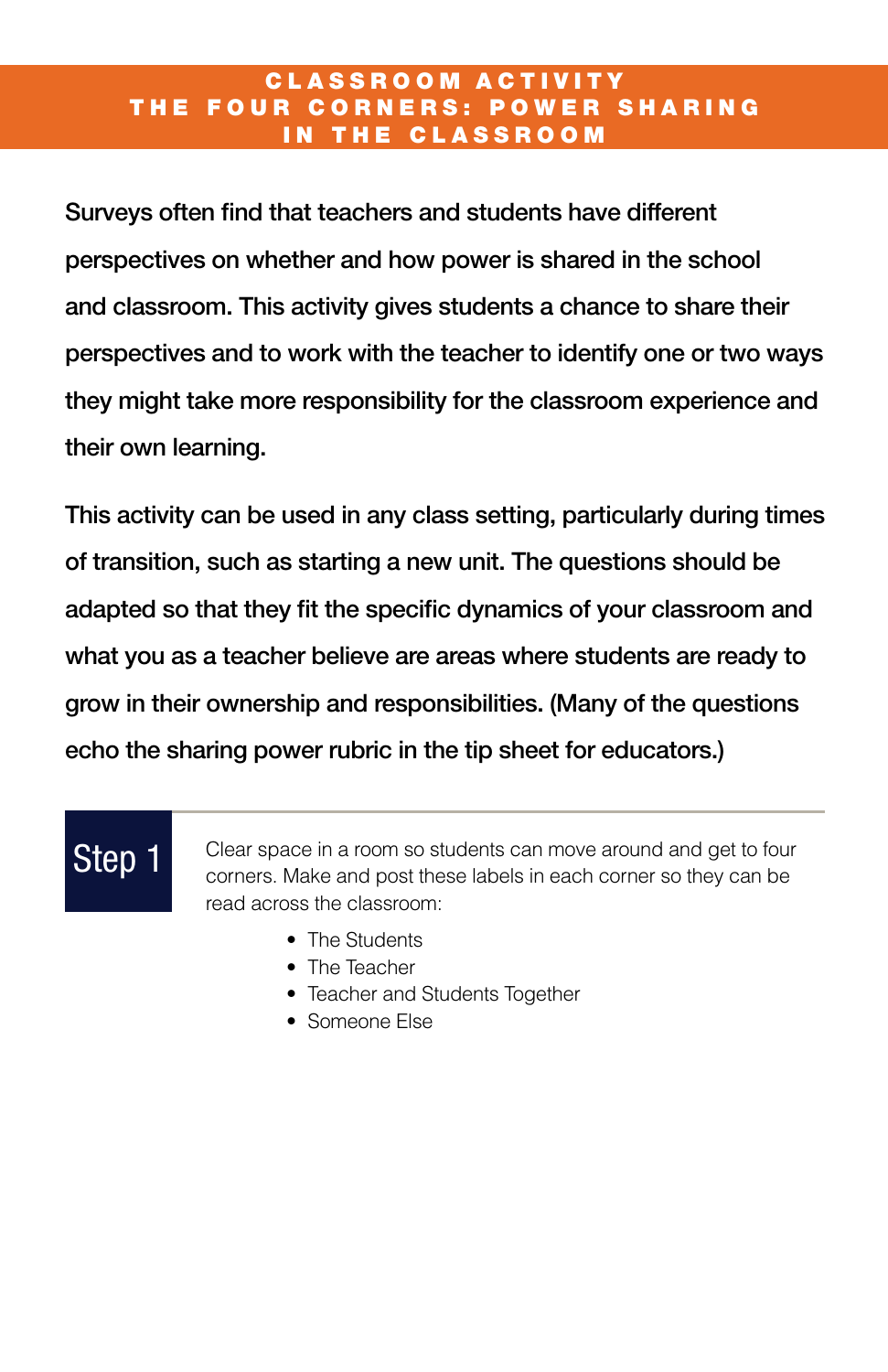#### Step 2 Say something like:

*Lots of decisions are made each day in our classroom. It's important to find the right balance of decisions that I make as a teacher and decisions you make as students. In addition, other people such as the principal, our parents or school district leaders sometimes make decisions that affect what we do in the classroom. (Refrain from giving examples, as they will come out in the activity.)*

*It's appropriate that different people make different decisions. However, one goal we have as educators is to increasingly give you, as students, more responsibility for your own learning. One way you can gain more responsibility is by participating in and making decisions about school and learning.*

*One of our jobs as teachers is to guide you so you're ready and can be successful. Sometimes it's hard to get the right balance for everyone. This activity helps us talk about how we make decisions and what we might do to give you more of a voice in the classroom.*

Step 3 Point to the four signs around the room. Explain that they represent four broad options for how decisions might be made in the classroom. You'll call out a series of decisions that are made, and students will pick the sign that best matches their experience. Explain the four signs:

- Students make this decision on their own. The teacher supports the students' choices.
- The teacher makes this decision on her or his own. Students are expected to follow it.
- Teacher and students decide what to do together, negotiating when they have differences of opinion.
- Someone else who isn't in the classroom decides. This could include the principal, parents, curriculum planners, the state legislature and others.

**Step 4** Have students stand in a cluster in the middle of the room. Read one of the "who decides" prompts from the box on the next page. After each one, have students each move to the corner that best fits who they think makes these decisions most of the time. (Some may choose to stand between different options!)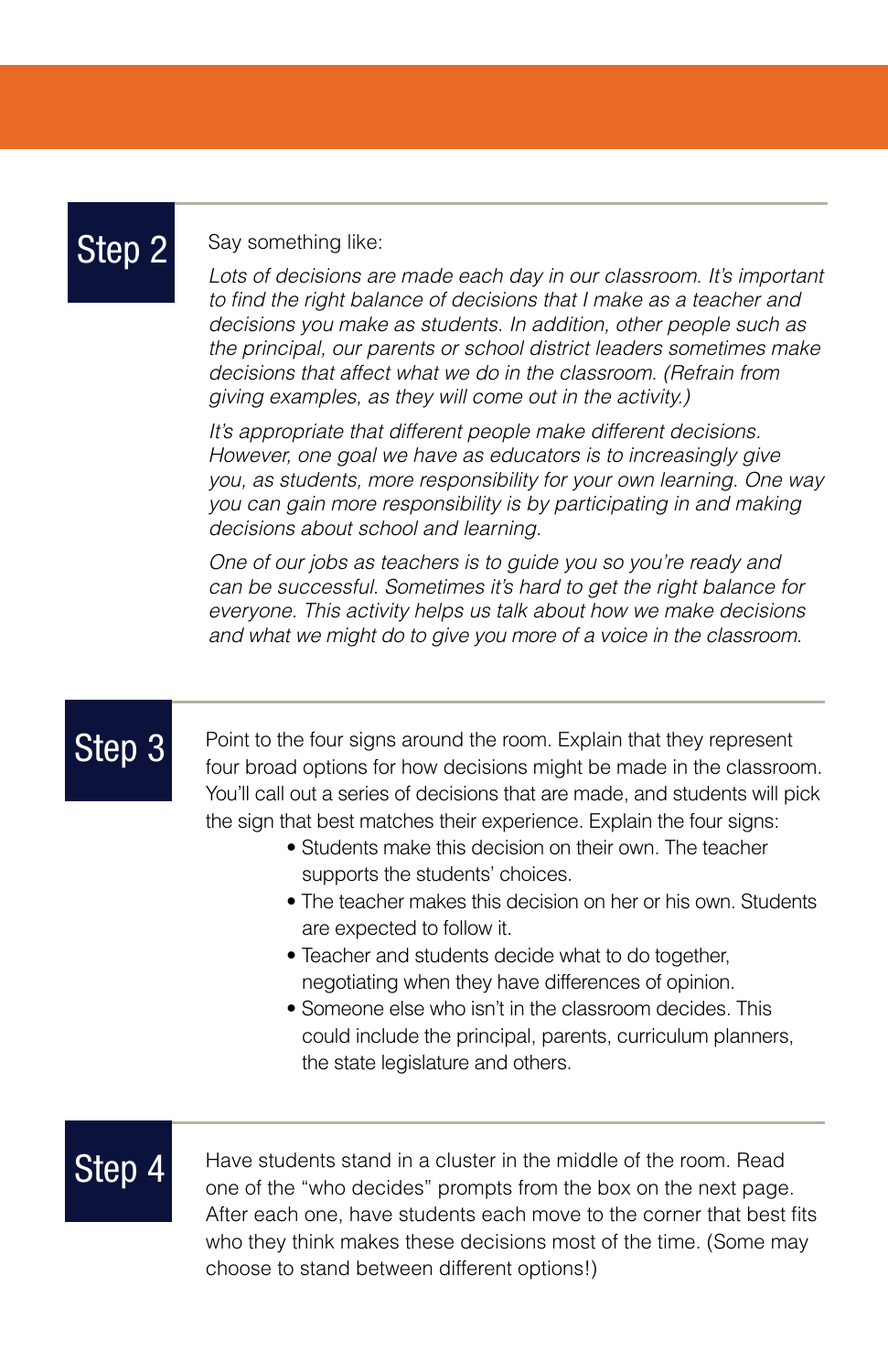#### Who Decides...

- 1. Classroom rules or expectations for each other.
- 2. What the class will do when it has parties or celebrations.
- 3. What textbook or curriculum to use in the class.
- 4. Who sits where in the classroom.
- 5. What decorations, posters or other materials are on the walls.
- 6. What students will work together for class projects or assignments.
- 7. What projects or assignments students will do for different topics.
- 8. What students will work together for class projects or assignments.
- 9. What happens when a student breaks a classroom rule or other expectation.
- 10. Each student's goals for learning, progress or growth in the class.
- 11. What classroom activities students will do so they will learn what they need to learn.
- 12. When assignments are due.

# Step 5

When everyone has picked a spot, ask students in each group to talk about why they picked where they're standing, giving examples. The goal is not to convince each other that their perspective is "right" (or what's the "right" way to decide), but to surface different students' perspectives.

In some cases, there may be a "right" answer, such as the decision about what textbook to use. If you choose, you can highlight how these decisions are made, particularly if students have a lot of different perspectives on the issue. However, the main goal is to stimulate thinking about how decisions are made and how they might shift.

 $Step 6$  Get each group's perspective on who makes each decision, then move on to the next topic. Continue for as much time as you have, stopping to learn why students selected the spot they did. Try to pick different topics that will encourage students to move around.